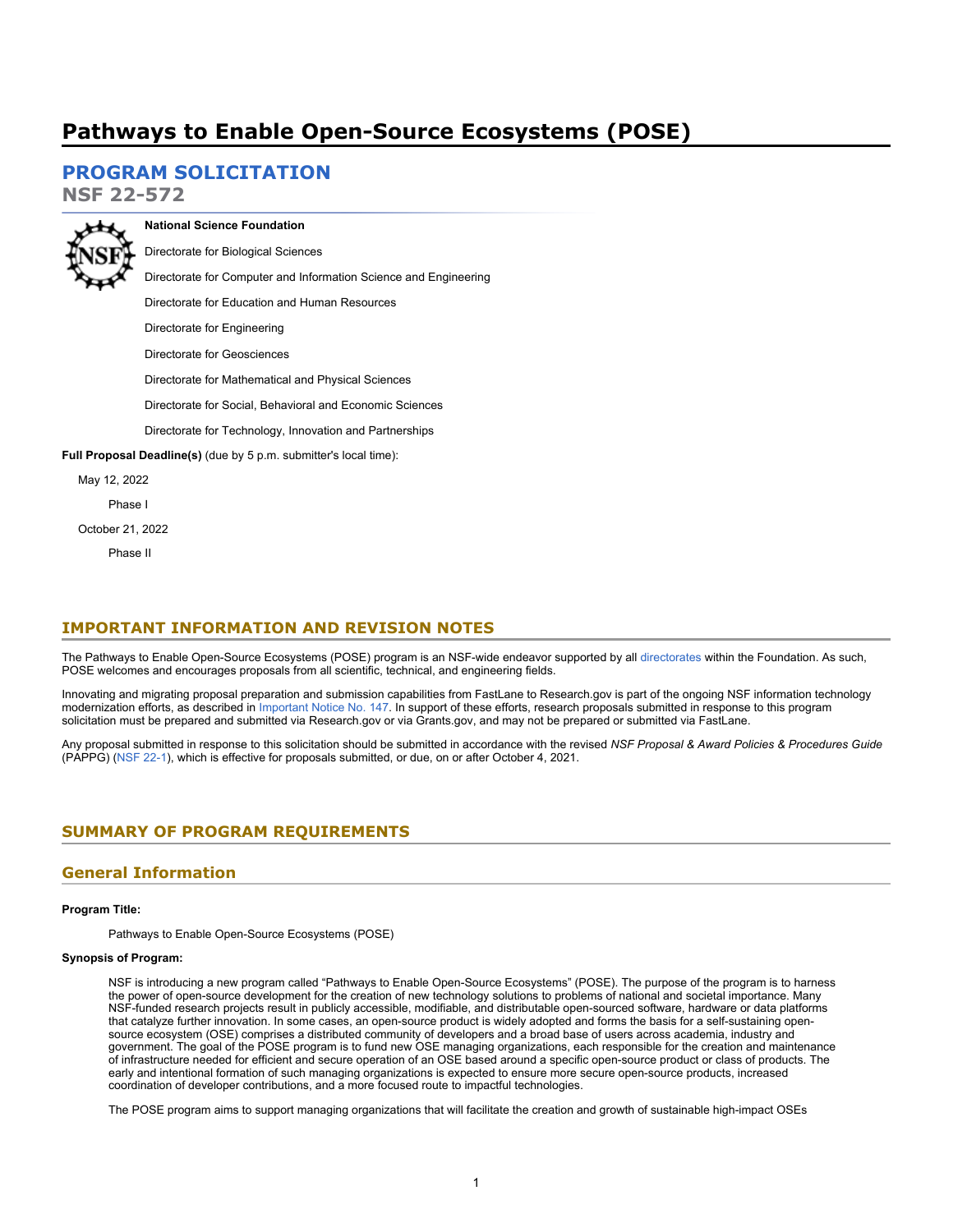around already-developed open-source research products. In particular, POSE constitutes a new pathway to translate research results, akin to the Lab-to-Market Platform that NSF has pioneered over many decades. Whereas programs like the [NSF Innovation Corps \(](https://beta.nsf.gov/funding/opportunities/innovation-corps-teams-program)I-Corps™), [Partnerships for Innovation](https://beta.nsf.gov/funding/opportunities/partnerships-innovation-pfi-0), and [Small Business Innovation Research and Small Business Technology Transfer](https://seedfund.nsf.gov/) (SBIR and STTR) represent an integrated set of programs to provide researchers with the capacity to transform their fundamental research into deep technology ventures, POSE is specifically focused on another translational lineage – supporting translation from research results to OSEs.

Importantly, the POSE program is **not** intended to fund the development of open-source research products, including tools and artifacts. The POSE program is also **not** intended to fund existing well-resourced open-source communities and ecosystems. Instead, the program aims to fund new managing organizations that catalyze community-driven development and growth of the subject OSEs. The expected outcomes of the POSE program are (1) to grow the community of researchers who develop and contribute to OSE efforts, and (2) to enable pathways for the development of collaborative OSEs that could lead to new technology products or services that have broad societal impacts. OSEs can stem from any areas of research supported by NSF.

This solicitation seeks two types of proposals, allowing teams to (1) propose specific activities to scope the development of an OSE (Phase I), and (2) develop a sustainable OSE based on a mature open-source product that shows promise both in the ability to meet an emergent societal or national need and to build a community to help develop it (Phase II).

#### **Phase I: OSE Scoping Proposals**

The objectives of Phase I projects are (1) to enable scoping activities that could result in the preparation of Phase II proposals to grow promising research products that are already available in an open-sourced format into a sustainable and robust OSE that will have broad societal impacts, and (2) to provide training to teams interested in building such an OSE.

Each Phase I proposal should describe the current context and, to the extent known at the time of the Phase I proposal, the long-term vision and impact of the proposed OSE. The proposals should also include specific scoping activities that will lead to a well-developed and sustainable plan for ecosystem discovery, organizational and governance structure, and community building.

**Phase I proposals are limited to a total budget of \$300,000 with durations of up to one year. The Project Description can be up to 7 pages for Phase I proposals.**

### **Phase II: OSE Development Proposals**

The objective of Phase II projects is to support the transition of a promising open-source research product into a sustainable and robust OSE. Each Phase II proposal is expected to include a detailed project plan to support the community-driven and collaborative development and deployment of later-stage successful research tools into operational environments. The proposals must include a community outreach plan that (a) outlines activities to engage the intended contributor community that will help to further develop and maintain the technology, and (b) identifies an intended user community or organizations that will serve as early adopters of the technology.

Each Phase II proposal should describe the current context and the long-term vision and impact of the proposed OSE. The proposal should also include a well-developed plan for building an OSE including ecosystem establishment/growth, organizational and governance structure, community building, and sustainability and evaluation plans.

**Phase II proposals are limited to a total budget of \$1,500,000 with durations of up to two years. The Project Description can be up to 15 pages for Phase II proposals.**

#### **Phase I awardees are not obligated to submit Phase II proposals in the future. An NSF POSE Phase I award is not required for the submission of a Phase II proposal.**

#### **Cognizant Program Officer(s):**

*Please note that the following information is current at the time of publishing. See program website for any updates to the points of contact.*

- Nina Amla, Program Director, CISE/CCF, telephone: (703) 292-7991, email: [pose@nsf.gov](mailto:pose@nsf.gov)
- Peter S. Atherton, Program Director, TIP/TI, telephone: (703) 292-8772, email: [pose@nsf.gov](mailto:pose@nsf.gov)
- Christopher Balakrishnan, Program Director, BIO/DEB, telephone: (703) 292-2331, email: [pose@nsf.gov](mailto:pose@nsf.gov)
- Robert Beverly, Program Director, CISE/OAC, telephone: (703) 292-7068, email: [pose@nsf.gov](mailto:pose@nsf.gov)
- Sarit B. Bhaduri, Program Director, ENG/EEC, telephone: (703) 292-2975, email: [pose@nsf.gov](mailto:pose@nsf.gov)
- Richard Dawes, Program Director, MPS/CHE, telephone: (703) 292-7486, email: [pose@nsf.gov](mailto:pose@nsf.gov)
- Jean X. Gao, Program Director, BIO/DBI, telephone: (703) 292-7253, email: [pose@nsf.gov](mailto:pose@nsf.gov)
- Michael E. Jackson, Program Director, GEO/OPP, telephone: (703) 292-8033, email: [pose@nsf.gov](mailto:pose@nsf.gov)
- Deepankar Medhi, Program Director, CISE/CNS, telephone: (703) 292-2935, email: [pose@nsf.gov](mailto:pose@nsf.gov)
- Rebecca Shearman, Program Director, CISE/CNS, telephone: (703) 292-7403, email: [pose@nsf.gov](mailto:pose@nsf.gov)
- Chia Shen, Program Director, EHR/DRL, telephone: (703) 292-8447, email: [pose@nsf.gov](mailto:pose@nsf.gov)
- Sylvia J. Spengler, Program Director, CISE/IIS, telephone: (703) 292-7347, email: [pose@nsf.gov](mailto:pose@nsf.gov)
- Patricia Van Zandt, Program Director, SBE/BCS, telephone: (703) 292-7437, email: [pose@nsf.gov](mailto:pose@nsf.gov)

### **Applicable Catalog of Federal Domestic Assistance (CFDA) Number(s):**

47.041 --- Engineering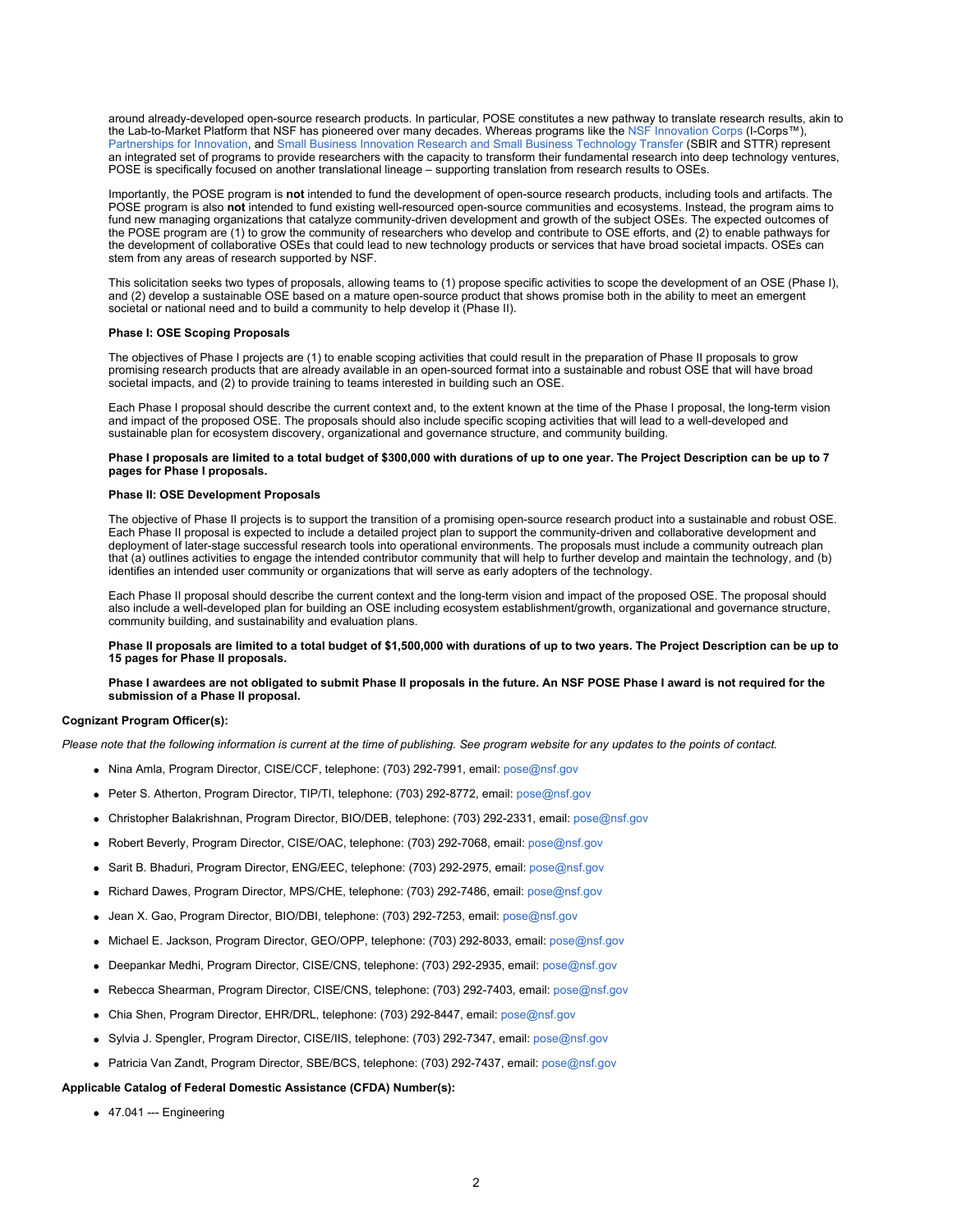- 47.049 --- Mathematical and Physical Sciences
- $\bullet$  47.050 --- Geosciences
- 47.070 --- Computer and Information Science and Engineering
- 47.074 --- Biological Sciences
- 47.075 --- Social Behavioral and Economic Sciences
- 47.076 --- Education and Human Resources
- 47.079 --- Office of International Science and Engineering
- 47.083 --- Office of Integrative Activities (OIA)
- 47.084 --- NSF Technology, Innovation and Partnerships

## **Award Information**

**Anticipated Type of Award:** Standard Grant or Continuing Grant

#### **Estimated Number of Awards:** 30

Approximately 20 Phase I awards of up to \$300,000 per award with durations up to 1 year and 10 Phase II awards of up to \$1,500,000 per award with durations up to 2 years are anticipated, subject to the availability of funds and quality of proposals received.

If a proposal involves multiple organizations, it must be submitted as a single proposal with subawards; separately submitted collaborative proposals are not permitted.

**Anticipated Funding Amount:** \$21,000,000

## **Eligibility Information**

#### **Who May Submit Proposals:**

Proposals may only be submitted by the following:

- Institutions of Higher Education (IHEs) Two- and four-year IHEs (including community colleges) accredited in, and having a campus located in the US, acting on behalf of their faculty members. Special Instructions for International Branch Campuses of US IHEs: If the proposal includes funding to be provided to an international branch campus of a US institution of higher education (including through use of subawards and consultant arrangements), the proposer must explain the benefit(s) to the project of performance at the international branch campus, and justify why the project activities cannot be performed at the US campus.
- Non-profit, non-academic organizations: Independent museums, observatories, research labs, professional societies and similar organizations in the U.S. associated with educational or research activities.
- For-profit organizations: U.S. commercial organizations, especially small businesses with strong capabilities in scientific or engineering research or education.
- State and Local Governments: State educational offices or organizations and local school districts.

#### **Who May Serve as PI:**

There are no restrictions or limits.

#### **Limit on Number of Proposals per Organization:**

There are no restrictions or limits.

#### **Limit on Number of Proposals per PI or co-PI:**

There are no restrictions or limits.

### **Proposal Preparation and Submission Instructions**

#### **A. Proposal Preparation Instructions**

- **Letters of Intent:** Not required
- **Preliminary Proposal Submission:** Not required
- **Full Proposals:**
	- Full Proposals submitted via Research.gov: *NSF Proposal and Award Policies and Procedures Guide* (PAPPG) guidelines apply. The complete text of the PAPPG is available electronically on the NSF website at: [https://www.nsf.gov/publications/pub\\_summ.jsp?](https://www.nsf.gov/publications/pub_summ.jsp?ods_key=pappg) [ods\\_key=pappg.](https://www.nsf.gov/publications/pub_summ.jsp?ods_key=pappg)
	- Full Proposals submitted via Grants.gov: *NSF Grants.gov Application Guide: A Guide for the Preparation and Submission of NSF Applications via Grants.gov* guidelines apply (Note: The *NSF Grants.gov Application Guide* is available on the Grants.gov website and on the NSF website at: [https://www.nsf.gov/publications/pub\\_summ.jsp?ods\\_key=grantsgovguide](https://www.nsf.gov/publications/pub_summ.jsp?ods_key=grantsgovguide)).

#### **B. Budgetary Information**

**Cost Sharing Requirements:**

Inclusion of voluntary committed cost sharing is prohibited.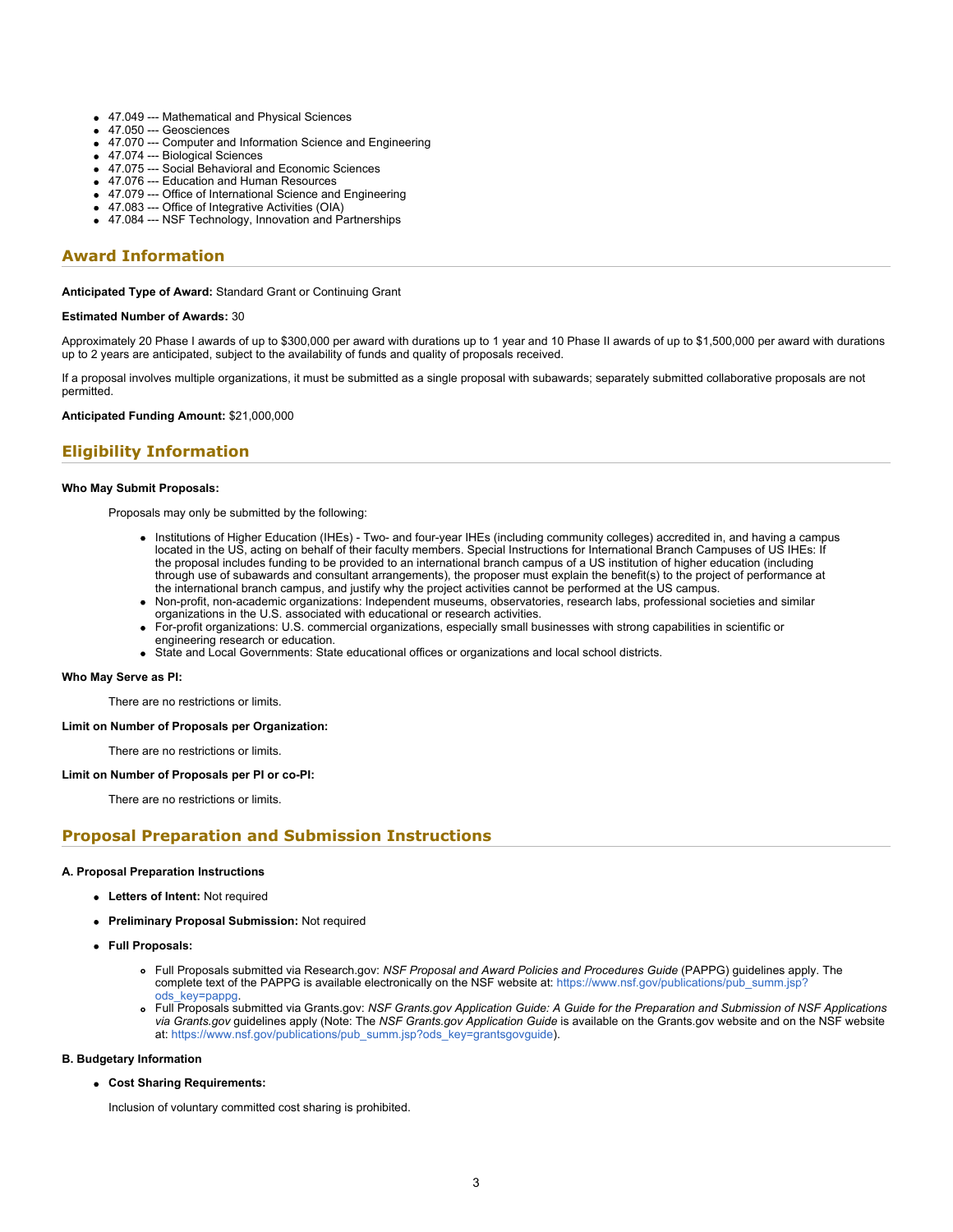**Indirect Cost (F&A) Limitations:**

Not Applicable

**Other Budgetary Limitations:**

Not Applicable

### **C. Due Dates**

**Full Proposal Deadline(s)** (due by 5 p.m. submitter's local time):

May 12, 2022

Phase I

October 21, 2022

Phase II

## **Proposal Review Information Criteria**

### **Merit Review Criteria:**

National Science Board approved criteria. Additional merit review criteria apply. Please see the full text of this solicitation for further information.

## **Award Administration Information**

### **Award Conditions:**

Standard NSF award conditions apply.

### **Reporting Requirements:**

Standard NSF reporting requirements apply.

## <span id="page-3-0"></span>**TABLE OF CONTENTS**

**[Summary of Program Requirements](#page-0-0)**

- I. **[Introduction](#page-3-1)**
- II. **[Program Description](#page-4-0)**
- III. **[Award Information](#page-6-0)**
- IV. **[Eligibility Information](#page-6-1)**
- V. **[Proposal Preparation and Submission Instructions](#page-6-2)**
	- A. [Proposal Preparation Instructions](#page-6-2)
	- B. [Budgetary Information](#page-8-0)
	- C. [Due Dates](#page-8-1)
- D. [Research.gov/Grants.gov Requirements](#page-8-2)
- VI. **[NSF Proposal Processing and Review Procedures](#page-9-0)** A. [Merit Review Principles and Criteria](#page-9-1)
	- B. [Review and Selection Process](#page-10-0)
- VII. **[Award Administration Information](#page-11-0)**
	- A. [Notification of the Award](#page-11-1)
		- B. [Award Conditions](#page-11-2)
		- C. [Reporting Requirements](#page-11-3)
		-
- VIII. **[Agency Contacts](#page-12-0)** IX. **[Other Information](#page-12-1)**

## <span id="page-3-1"></span>**I. INTRODUCTION**

The term "*open source*" has often referred to software systems for which the original source code is widely distributed to anyone and for any purpose, including for further development and refinement in a collaborative public manner. However, increasingly, "open source" refers to a much broader range of products including data, models, and design files as well as processes such as innovative biotechnologies that benefit from open collaboration and innovation.

Academic and industry researchers worldwide are extensively using the open-source model to make research artifacts such as software, tools, and prototypes freely available with the goal of enabling collaboration and catalyzing further innovation. An open-source product can simply be shared via a webpage on the Internet, but a more common approach uses a version control system. Multiple NSF research-infrastructure programs support further development of open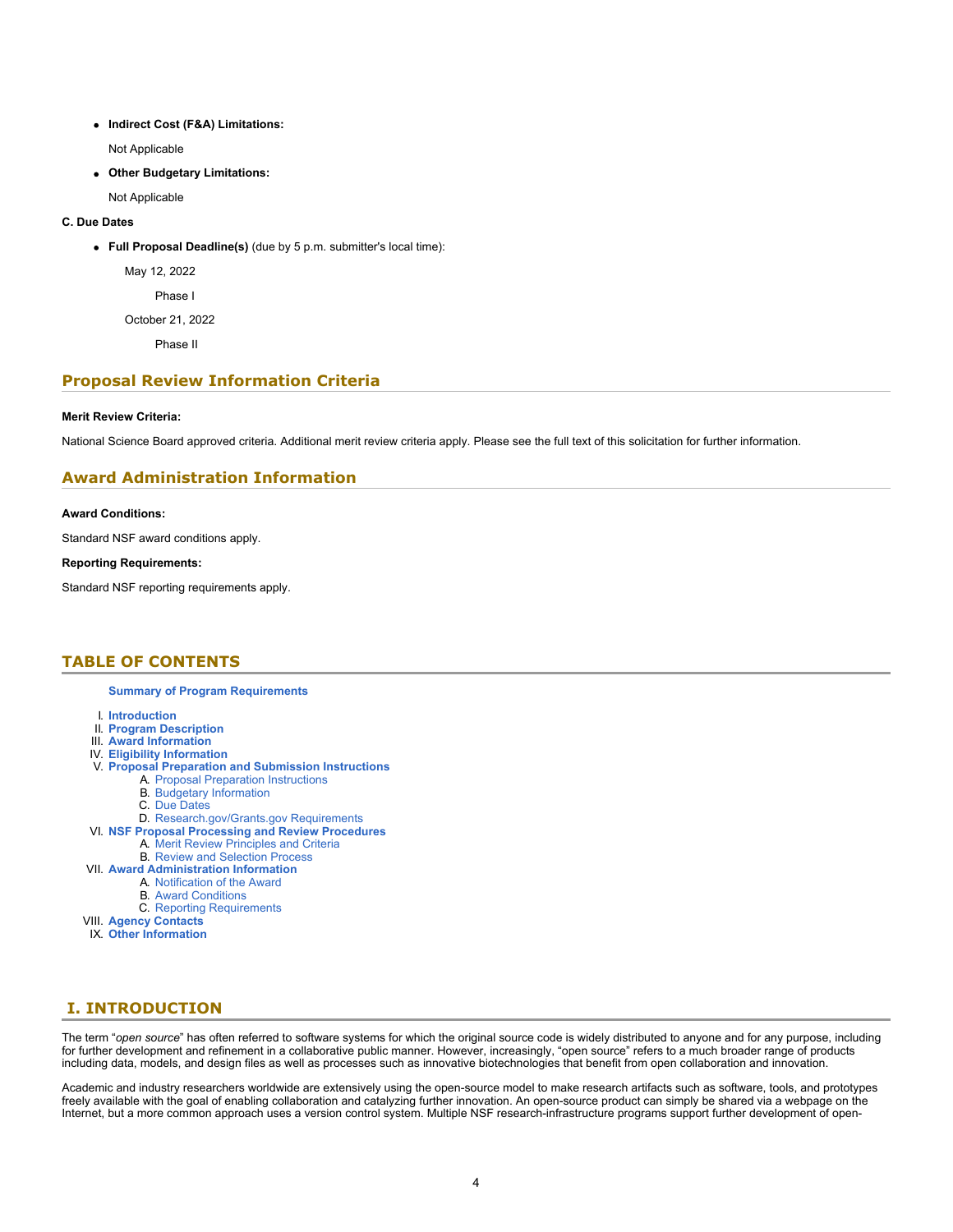source projects with the goal of serving the research community and enabling advances in science and engineering research and education, including the [Computer and Information Science and Engineering Community Research Infrastructure \(](https://beta.nsf.gov/funding/opportunities/cise-community-research-infrastructure-ccri)CCRI), [Cyberinfrastructure for Sustained Scientific Innovation](https://beta.nsf.gov/funding/opportunities/cyberinfrastructure-sustained-scientific-innovation-cssi) (CSSI), and [Infrastructure Capacity for Biological Research \(Capacity\)](https://beta.nsf.gov/funding/opportunities/infrastructure-capacity-biological-research-capacity).

Some open-source projects go well beyond their original research teams, catalyzing broad adoption across academia, industry, government, and other sectors, and resulting in civic-minded communities of users and developers who coalesce around them into "ecosystems". Examples of NSF-funded open-source research projects and products that have transitioned into OSEs with broad measurable impact include: [Apache Spark](https://www.nsf.gov/cgi-bin/goodbye?https://en.wikipedia.org/wiki/Apache_Spark), a unified analytics engine for large-scale data processing that has transformed big-data analytics and is in use in many industrial cloud facilities; [Galaxy](https://en.wikipedia.org/wiki/Galaxy_(computational_biology)), a scientific workflow, data integration and analysis, and publishing platform that makes computational biology accessible to researchers who do not have computer programming or systems administration experience; and [RISC-V](https://www.nsf.gov/cgi-bin/goodbye?https://en.wikipedia.org/wiki/RISC-V), an open standard instruction set architecture (ISA) that enables researchers, developers and manufacturers to design and experiment building hardware with a proven and freely available ISA. A wide range of research products, including but not limited to those related to image data processing, climate modeling, educational data mining or learning analytics, and genome and microbiome data analyses may be ripe for this transition from an open-source product to an open-source ecosystem.

An Open-Source Ecosystem (OSE) is a self-sustaining organization that enables the ongoing collaborative asynchronous development of an open-source product that is designed to be publicly accessible, modifiable, and distributable by anyone under an open-source licensing model. This model is governed by socio-technical processes and sustained by a decentralized and open network of civic-minded contributors who believe in the OSE and lend their time and expertise to develop and maintain it. A recent [Association for Computing Machinery \(ACM\) case study](https://www.nsf.gov/cgi-bin/goodbye?https://queue.acm.org/detail.cfm?id=3501361) notes that building a successful open-source community depends on many different elements including skills to recruit, to inspire, to mentor, to manage, and to mediate disputes, and all without the use of various forms of compensation to reward and provide incentives to contributors. There are many existing models of OSEs, ranging from non-profit institutions based on academic research projects that have grown into well-coordinated community efforts (e.g., the [Linux Foundation](https://www.nsf.gov/cgi-bin/goodbye?https://linuxfoundation.org/) and [Mozilla Foundation](https://www.nsf.gov/cgi-bin/goodbye?https://foundation.mozilla.org/en/)), to for-profit companies that open-source products and then coordinate an open-source community around them (e.g., [IBM's Qiskit](https://www.nsf.gov/cgi-bin/goodbye?https://qiskit.org/) for quantum computing and [Google's TensorFlow](https://www.nsf.gov/cgi-bin/goodbye?https://www.tensorflow.org/)).

OSEs are an important counterpoint to (but not a replacement of) more common for-profit companies and offer several key strengths: they are well suited to large, multidisciplinary efforts aimed at solving large-scale problems; they engender a sense of ownership among all participants and encourage contributions from new technical disciplines as the OSE evolves; and they avoid costs, delays, and disputes that frequently arise in circumstances where proprietary solutions are developed. OSEs encourage rapid prototyping in moving value from the conception to execution phases, serving as important catalysts for innovation.

A key aspect of successful OSEs is their value in demonstrating the potential of a technology at scale in diverse application scenarios. While not always easy to quantify, the significant technological, societal, and economic impacts of OSEs over the past decades are undeniable. For example, a recent [European](https://www.nsf.gov/cgi-bin/goodbye?https://digital-strategy.ec.europa.eu/en/library/study-about-impact-open-source-software-and-hardware-technological-independence-competitiveness-and) [Commission study](https://www.nsf.gov/cgi-bin/goodbye?https://digital-strategy.ec.europa.eu/en/library/study-about-impact-open-source-software-and-hardware-technological-independence-competitiveness-and) estimated that companies located in the European Union invested around 1 billion Euros in open-source software alone in 2018, which brought about a positive impact on the European economy of between 65 and 95 billion Euros.

## <span id="page-4-0"></span>**II. PROGRAM DESCRIPTION**

The purpose of the POSE program is to support a new pathway for translating research results – specifically by supporting managing organizations that facilitate the creation and growth of sustainable, high-impact OSEs around already-developed open-source products, including tools and artifacts. The POSE program aims to (1) grow the community of researchers who develop and contribute to OSE efforts, and (2) enable pathways to intentionally transition promising mature open-source research projects into self-sustaining OSEs that could lead to new technology products or services with broad societal impacts.

Importantly, the POSE program, unlike other NSF programs like CCRI, CSSI, and Capacity, does not itself support further development of open-source research products or infrastructure. Instead, the POSE program provides support for later-stage activities where developing large OSEs would expand the community of users and developers and engender long-term project sustainability. Likewise, the POSE program is not intended for open-source development, robustness efforts, or focused communities with limited impact. Instead, POSE proposals are expected to have an existing mature and robust open-source product with some active users outside of the participating institutions. For example, open-source software specific to the advanced cyberinfrastructure or a particular scientific community may be better served as submissions to the "Transition to Sustainability" track in CSSI. Finally, POSE is also not intended to support the development of products that are intended for profit; such efforts may be better suited for NSF's SBIR or STTR programs.

The transition from an open-source research project to an OSE requires an organized and intentional approach that depends on many factors. These include (1) the guiding principles and vision of the team founding the organization, (2) the specific open-source product being developed, (3) the market demand for this product within the current technological landscape, (4) the need for adaptability and flexibility in deployment scenarios, (5) a distributed community of contributors who will drive the collaborative development of the technology, and (6) a community of users who will serve as early adopters of the technology. OSEs are generally supported by an international community of users and developers from different entities including academia, non-profit, and industry. POSE strongly encourages proposers to consider mechanisms to intentionally involve all these groups, including international collaborators.

This solicitation seeks two types of proposals: first to scope (Phase I), and second to develop (Phase II) a sustainable OSE based on a mature open-source product that shows promise both in the ability to meet an emergent societal or national need and to build a community to help develop it. Importantly, the opensource product should already (i) be publicly accessible preferably via an open-source license (proposers are encouraged to consider [licenses](https://www.nsf.gov/cgi-bin/goodbye?https://opensource.org/licenses) approved by the Open Source Initiative) and (ii) have some external third party users and/or content contributors. In this way, the open-source product has already achieved an initial state of "maturity". Further, in Phase II proposals, the existing open-source products should have basic mechanisms already in place to enable continuous development, integration, and deployment processes towards updating the product to evolve with state-of-the art.

A maximum of three members of each awarded team are expected to attend mandatory OSE training to be held virtually in 2022 and 2023. Training will enable each awarded team to determine whether there is the potential for a relevant and sustainable OSE for their open-source product, learn best-practices for building a secure, private, and sustainable OSE, and identify broad societal impacts for their OSE. The program will include experiential learning activities in ecosystem discovery and workshop sessions focused on community building, governance, and sustainability of OSEs. For planning purposes, NSF anticipates this training will require a time commitment on the order of 8 hours a week for four weeks. NSF will provide further details (e.g., logistics) about this training to all awardees.

All Phase I and Phase II proposals are **required** to have the following components:

The last line of the Project Summary section **must** consist of a prioritized list of 1-5 keywords that best characterize the broad technical area and applications that the OSE will target. The first keyword must denote the directorate [Biological Sciences (specified as "BIO"), Computer and Information Science and Engineering (CISE), Education and Human Resources (EHR), Engineering (ENG), Geosciences (GEO), Mathematical and Physical Sciences (MPS), or Social, Behavioral and Economic Sciences (SBE)] that most closely matches the technical topic advanced in the OSE.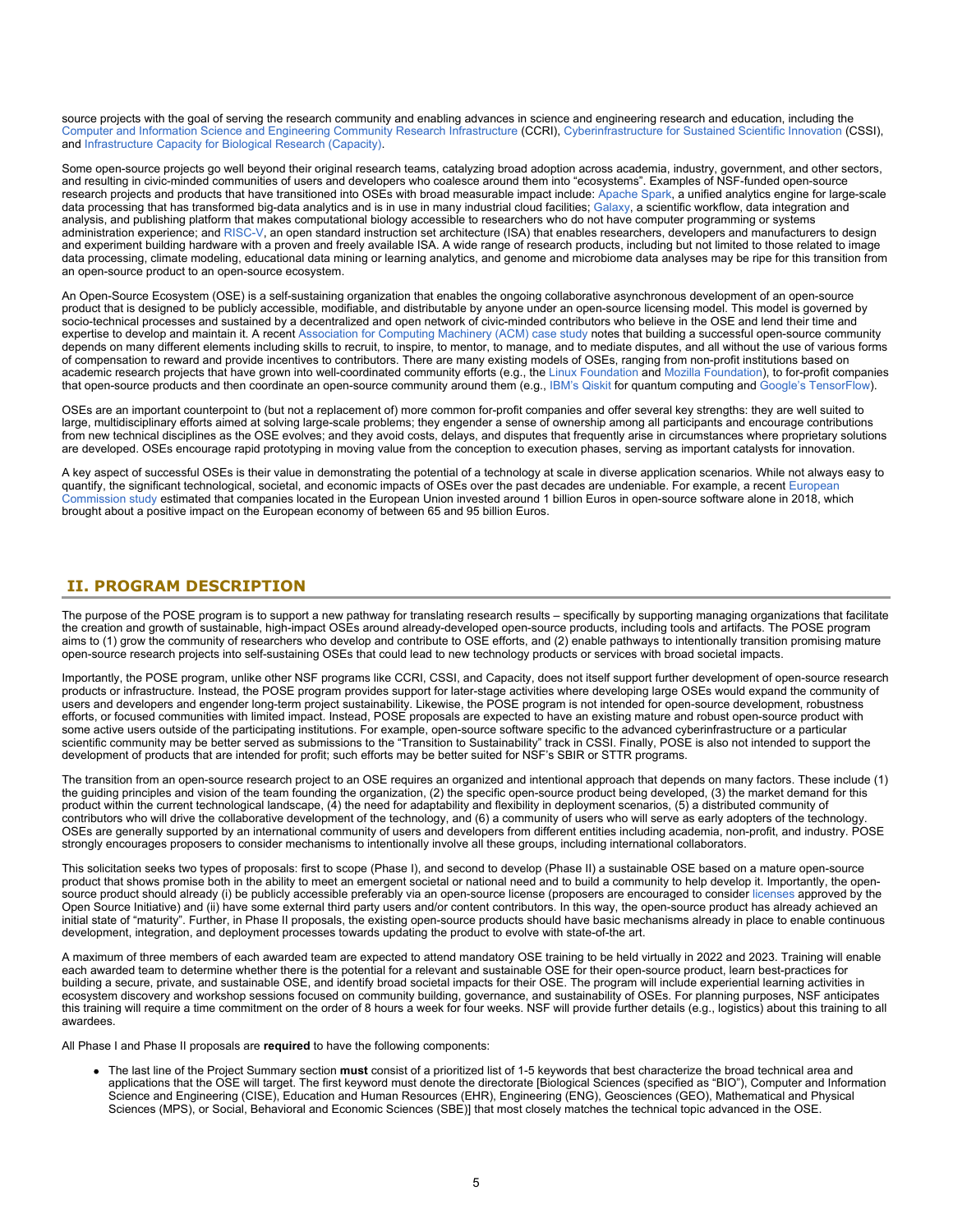- The Project Description section **must** have a separate section titled "Context of OSE" describing the context and vision of the proposed OSE. This required section **must** include a description of the guiding principles and long-term vision for the proposed OSE, the specific societal or national need(s) that the OSE will address, and the anticipated broader impacts of the OSE (note that, per the PAPPG, the Project Description must also have a separately-titled section on "Broader Impacts"). In addition, the section **must** have (1) a pointer to the existing publicly-available open-source product that is being transitioned; (2) details on the current status of the research product, development model, methods of dissemination, and user base; and (3) a description of the problem being addressed, and the novelty of the intended product being transitioned, including substantiating evidence of the technology's potential to significantly impact/address the problem.
- A minimum of three and up to five letters of collaboration from third-party users or contributors of the open-source product **must** be uploaded as Supplementary Documents. These letters of collaboration must be from current users or contributors (who are not directly related to the proposing team) of the open-source product that is the subject of the proposed OSE. Each letter writer should clearly describe how they have contributed and will continue to contribute to the development of an OSE including the technical advancements enabled by these contributions and the value proposition associated with the product.
- All proposals **must** include a security plan that addresses all project-relevant security aspects, particularly those related to the open-source products, such as data and source code including data privacy and code quality. Proposers are encouraged to consider the Open Source Security Foundation's [best practices](https://www.nsf.gov/cgi-bin/goodbye?https://bestpractices.coreinfrastructure.org/en/criteria). This security plan should be part of the "Data Management Plan" (see Proposal Preparation Instructions for additional details).

See Section V. for further details and other additional requirements. Proposals that do not meet these requirements will be returned without review.

#### **Phase I: OSE Scoping Awards**

Phase I awards are not intended to support further development efforts since the research products are expected to be mature and robust tools with active user bases. Rather, Phase I awards will support scoping and planning activities for an eventual OSE that will inform the development of full proposals in Phase II. Phase I proposals are limited to \$300,000 in total budget, with durations of up to one year. The Project Description can be up to 7 pages.

Phase I proposals should address the following:

- Ecosystem Discovery: Include a plan for developing a strategy that (1) describes methods to evaluate and justify the need for the innovation within the current technological landscape; (2) explains why an OSE is the right approach to further develop the technology; and (3) outlines methods to identify potential users who will utilize this technology;
- Organization and Governance: Describe a plan for establishing a sustainable organizational structure that includes (1) specific activities and rationale to discover the appropriate organizational, coordination, and governance models including the licensing approach to be employed; (2) continuous development, integration and deployment processes and infrastructure that will enable further open, asynchronous, and distributed development of the open-source product and support sustainability goals for the OSE; (3) methods to sustain the organizational structure at an appropriate level, along with metrics to assess and evaluate success, in the longer term, of the development methodology, processes for ensuring quality control, security and privacy of new content, support for users, and onboarding mechanisms for new contributors; and (4) qualifications of the team to conduct this work; and
- Community Building: Describe the specific activities that will aid in developing a strategy to engage potential content contributors who will help develop and maintain the open-source product, including (1) identification of the specific research and development capabilities required of the potential contributor communities; (2) mechanisms to engage these communities (e.g., workshops, hackathons, competitions, research coordination networks, Ideas Labs); and (3) specific plans for supporting for users and onboarding mechanisms for new contributors.

#### **Phase II: OSE Development Awards**

The objective of Phase II awards is to support the development of a sustainable and robust OSE. Phase II proposals are limited to \$1,500,000 in total budget, with durations of up to two years. The Project Description can be up to 15 pages.

Phase II proposals should have the following components:

- Ecosystem Establishment/Growth: Include a well-developed ecosystem establishment/growth and ongoing discovery strategy that ensures that the proposed OSE will further develop the open-source product within the current technological landscape, along with specific plans to identify, engage and support potential users and partners who will serve as early adopters for the product; specific plans to engage industrial and international collaborators are encouraged:
- Organization and Governance: Describe a well-developed and sustainable organizational, coordination, and governance model including the licensing approach to be employed, the specific continuous development, integration and deployment processes and infrastructure that will enable the open, asynchronous, and distributed development of the open-source product and support sustainability goals for the OSE, along with metrics to assess and evaluate success, in the longer term, of the development methodology and processes for ensuring quality control, security and privacy of new content;
- Community Building: Describe a long-term strategy for community building to engage, incentivize, and onboard potential content contributors who will help in further developing and maintaining the open-source product; and
- Sustainability: Articulate clear sustainability goals of the OSE, and an actionable evaluation plan, along with metrics to assess and evaluate success, in the longer term, of the development methodology, processes for ensuring quality control, security and privacy of new content, support for users, and onboarding mechanisms for new contributors.

#### **Budget**

The budget for either Phase I or Phase II proposals can include support for:

- Salary: Any staff who will assist in the scoping and/or development or governance of the OSE, including the principal investigator (PI) and co-PIs, students, developers, and marketing, administrative, and/or legal professionals;
- Setup costs: Costs incurred for the organizational, coordination, and governance approach, any necessary infrastructure, market analysis, and customer-discovery activities; and
- Mandatory training: The budget may include funds (up to \$10,000 per team) to cover the costs of attending the mandatory NSF-provided training to be held virtually in 2022 and 2023.

#### **General Considerations**

The POSE program seeks broad and diverse representation of PIs and organizations in its award portfolio, reflective of the Nation's demography and geography. For example, POSE seeks to support individuals who are from underrepresented or underserved groups in Science, Technology, Engineering and Mathematics (STEM) including women or persons with disabilities.

Ethical use of data, including the privacy and protection of human subjects, is of paramount importance. If the proposed project will involve the use of human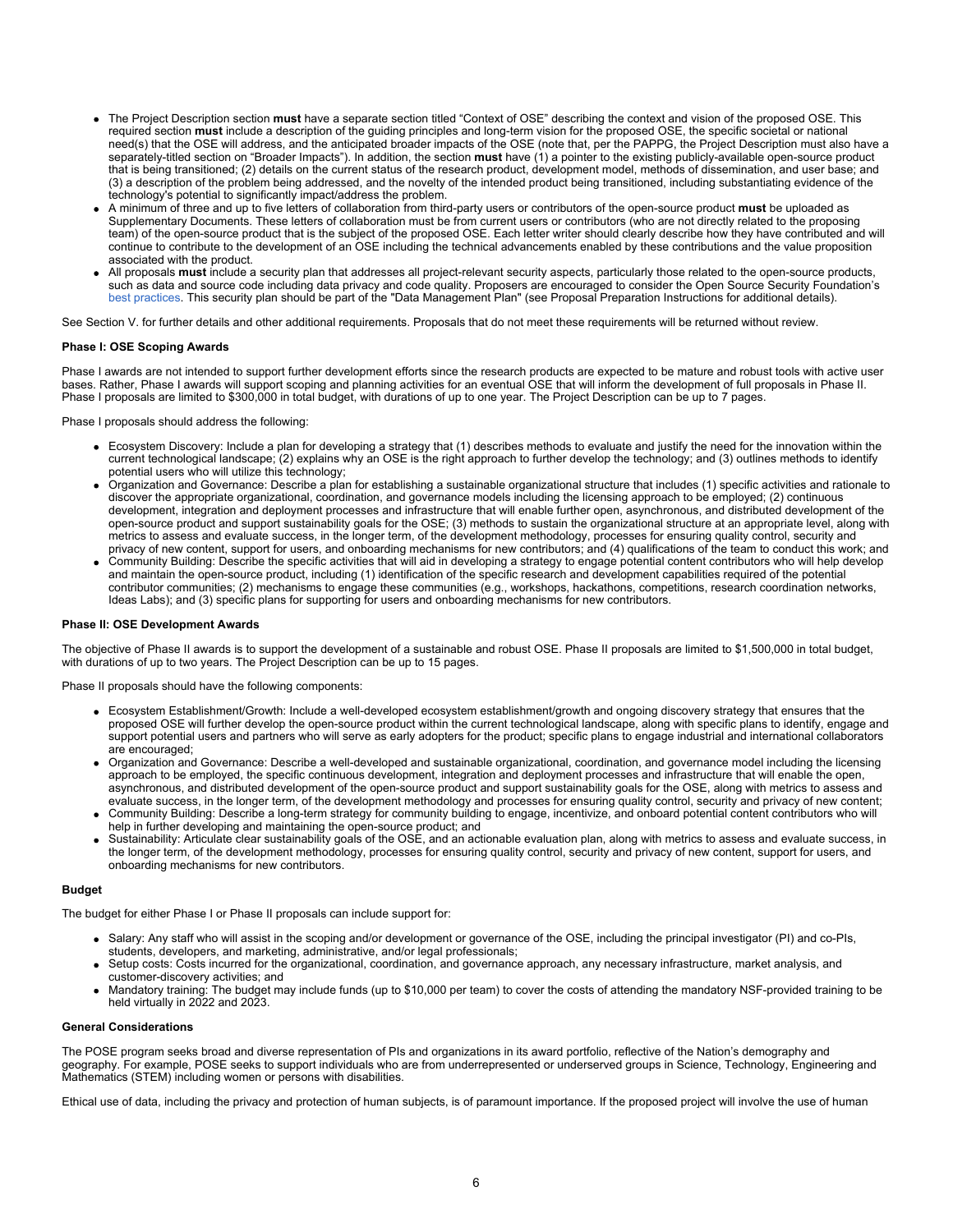data or data related to human activities, PIs should consult with their local Institutional Review Board (IRB) to obtain either IRB approval or official letters of exemption. Proposals will not be recommended for award until and unless appropriate IRB approval or exemption documents have been submitted to NSF. See *PAPPG* Chapter II.D.5 for NSF policies on proposals involving human subjects.

For proposals involving the use of vertebrate animals, sufficient information must be provided in the project description to enable reviewers to evaluate the choice of species, number of animals to be used, and any necessary exposure of animals to discomfort, pain, or injury. NSF requires that proposed projects involving use of any vertebrate animal for research or education be approved by the submitting organization's Institutional Animal Care and Use Committee (IACUC) before an award can be made. See PAPPG Chapter II.D.4 for NSF policies on proposals involving vertebrate animals.

## <span id="page-6-0"></span>**III. AWARD INFORMATION**

**Anticipated Type of Award:** Continuing Grant or Standard Grant

#### **Estimated Number of Awards:** 30

Approximately 20 Phase I awards of up to \$300,000 per award with durations up to 1 year and 10 Phase II awards of up to \$1,500,000 per award with durations up to 2 years are anticipated, subject to the availability of funds and quality of proposals received.

If a proposal involves multiple organizations, it must be submitted as a single proposal with subawards; separately submitted collaborative proposals are not permitted.

#### **Anticipated Funding Amount:** \$21,000,000

Estimated program budget, number of awards and average award size/duration are subject to the availability of funds.

## <span id="page-6-1"></span>**IV. ELIGIBILITY INFORMATION**

### **Who May Submit Proposals:**

Proposals may only be submitted by the following:

- Institutions of Higher Education (IHEs) Two- and four-year IHEs (including community colleges) accredited in, and having a campus located in the US, acting on behalf of their faculty members. Special Instructions for International Branch Campuses of US IHEs: If the proposal includes funding to be provided to an international branch campus of a US institution of higher education (including through use of subawards and consultant arrangements), the proposer must explain the benefit(s) to the project of performance at the international branch campus, and justify why the project activities cannot be performed at the US campus.
- Non-profit, non-academic organizations: Independent museums, observatories, research labs, professional societies and similar organizations in the U.S. associated with educational or research activities.
- For-profit organizations: U.S. commercial organizations, especially small businesses with strong capabilities in scientific or engineering research or education.
- State and Local Governments: State educational offices or organizations and local school districts.

#### **Who May Serve as PI:**

There are no restrictions or limits.

#### **Limit on Number of Proposals per Organization:**

There are no restrictions or limits.

#### **Limit on Number of Proposals per PI or co-PI:**

There are no restrictions or limits.

#### **Additional Eligibility Info:**

**Organization Limit:** Although POSE proposals are expected to be multi-organizational, a single organization must serve as the lead and all other organizations as subawardees. Collaborative proposals arranged as separate submissions from multiple organizations will not be accepted in response to this solicitation. Organizations ineligible to submit to this program solicitation may not receive subawards; if they are part of the team, their participation is expected to be supported by non-NSF sources.

## <span id="page-6-2"></span>**V. PROPOSAL PREPARATION AND SUBMISSION INSTRUCTIONS**

## **A. Proposal Preparation Instructions**

**Full Proposal Preparation Instructions**: Proposers may opt to submit proposals in response to this Program Solicitation via Research.gov or Grants.gov.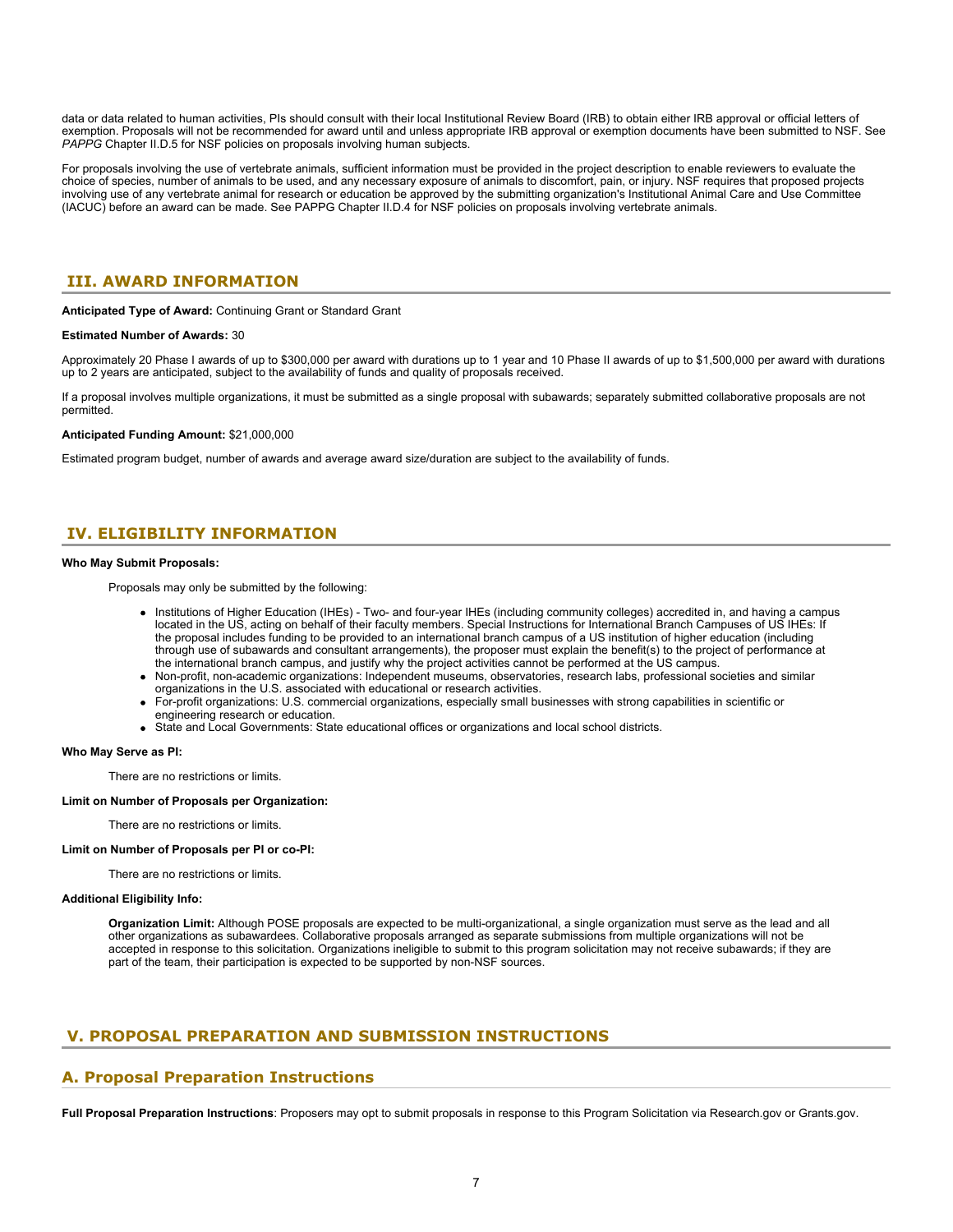- Full Proposals submitted via Research.gov: Proposals submitted in response to this program solicitation should be prepared and submitted in accordance with the general guidelines contained in the *NSF Proposal and Award Policies and Procedures Guide* (PAPPG). The complete text of the PAPPG is available electronically on the NSF website at: [https://www.nsf.gov/publications/pub\\_summ.jsp?ods\\_key=pappg](https://www.nsf.gov/publications/pub_summ.jsp?ods_key=pappg). Paper copies of the PAPPG may be obtained from the NSF Publications Clearinghouse, telephone (703) 292-8134 or by e-mail from [nsfpubs@nsf.gov.](mailto:nsfpubs@nsf.gov) The Prepare New Proposal setup will prompt you for the program solicitation number.
- Full proposals submitted via Grants.gov: Proposals submitted in response to this program solicitation via Grants.gov should be prepared and submitted in accordance with the *NSF Grants.gov Application Guide: A Guide for the Preparation and Submission of NSF Applications via Grants.gov*. The complete text of the *NSF Grants.gov Application Guide* is available on the Grants.gov website and on the NSF website at: [\(https://www.nsf.gov/publications/pub\\_summ.jsp?ods\\_key=grantsgovguide](https://www.nsf.gov/publications/pub_summ.jsp?ods_key=grantsgovguide)). To obtain copies of the Application Guide and Application Forms Package, click on the Apply tab on the Grants.gov site, then click on the Apply Step 1: Download a Grant Application Package and Application Instructions link and enter the funding opportunity number, (the program solicitation number without the NSF prefix) and press the Download Package button. Paper copies of the Grants.gov Application Guide also may be obtained from the NSF Publications Clearinghouse, telephone (703) 292-8134 or by e-mail from [nsfpubs@nsf.gov](mailto:nsfpubs@nsf.gov).

See PAPPG Chapter II.C.2 for guidance on the required sections of a full research proposal submitted to NSF. Please note that the proposal preparation instructions provided in this program solicitation may deviate from the PAPPG instructions.

**Collaborative Proposals:** If multiple organizations are involved in a proposal, the submission must take the form of a single proposal with subawards. Collaborative proposals arranged as separate submissions from multiple organizations will **not** be accepted in response to this solicitation. PAPPG Chapter II.D.3 provides additional information on collaborative proposals.

### **Titles:**

Proposal titles must begin with "POSE:" and the Phase followed by a colon (":"), and then the title of the project. For example, a proposal to Phase I would have a title of the form **POSE: Phase I: Title**.

### **Project Summary:**

The last line of the Project Summary **must** have a prioritized list of 1-5 keywords that best characterizes the technical area and applications that the OSE is intended to pursue. The first keyword **must** denote the directorate [Biological Sciences (specified as "BIO"), Computer and Information Science and Engineering (CISE), Education and Human Resources (EHR), Engineering (ENG), Geosciences (GEO), Mathematical and Physical Sciences (MPS), or Social, Behavioral and Economic Sciences (SBE)] that most closely matches the technical topic advanced in the OSE. The list should start with "Keywords:" followed by a list of keywords separated by semi-colons (";").

### **Project Description:**

Describe the activities to be undertaken in up to 7 pages for Phase I proposals and up to 15 pages for Phase II proposals. See Section II. Program Description, in this solicitation for guidance.

#### **Supplementary Documents:**

Please note that Research.gov currently can only accept one file for Other Supplementary Documents. If submitting via Research.gov, please combine all documents designated as Other Supplementary Documents into one PDF.

### **1. Letters of Collaboration (required)**

A minimum of three and up to five letters of collaboration from third-party users or contributors of the open-source product are required. The letters of collaboration must be from current users or contributors (who are not directly related to the proposing team) of the open-source product that is the subject of the proposed OSE. Each letter writer should clearly describe how they have contributed and will continue to contribute to the development of OSE including the technical advancements enabled by these contributions and the value proposition associated with the product.

In addition to the above information, each letter of collaboration (not to exceed two pages) must contain the name of the letter writer, current affiliations, and relationship to the members of the proposing team.

### **2. A list of Project Personnel, Collaborators, and Partner Institution***s* **(required)**

Provide current, accurate information for all personnel and institutions involved in the project. NSF staff will use this information in the merit review process to manage reviewer selection. The list must include all PIs, co-PIs, Senior Personnel, paid/unpaid consultants or collaborators (including everyone who has provided a letter of collaboration), subawardees, postdocs, and project-level advisory committee members. This list should be numbered and include (in this order) Full name, Organization(s), and Role in the project, with each item separated by a semi-colon. Each person listed should start a new numbered line. For example:

- 1. Mary Smith; XYZ University; PI
- 2. John Jones; University of PQR Non-Profit; Senior Personnel
- 3. Jane Brown; XYZ University; Letter of Collaboration
- 4. Bob Adams; ABC Community College; Paid Consultant
- 5. Susan White; DEF Corporation; Unpaid Collaborator
- 6. Tim Green; ZZZ University; Subawardee

### **3. Data Management Plan (required):**

In accordance with the guidance in the PAPPG, proposals must include a Data Management Plan of no more than two pages (in the Data Management Plan section in Research.gov or as a Supplementary Document in Grants.gov). The Data Management Plan must be substantive and specific to the project and should address all project-relevant aspects of security and data privacy. In addition to addressing how the project will conform to NSF's policy on the dissemination and sharing of research results, the Data Management Plan should address the following topics if they are relevant to the project:

Security: The project must describe a security plan if the OSE will collaboratively develop and/or release any artifacts, including (without limitation) (a) source code in any form; (b) languages or formats; (c) hardware instruction sets; (d) hardware designs or specifications; (e) scientific methodologies, models, or processes; (f) manufacturing processes or process specifications; (g) material formulations; and/or (h) data. The plan should discuss the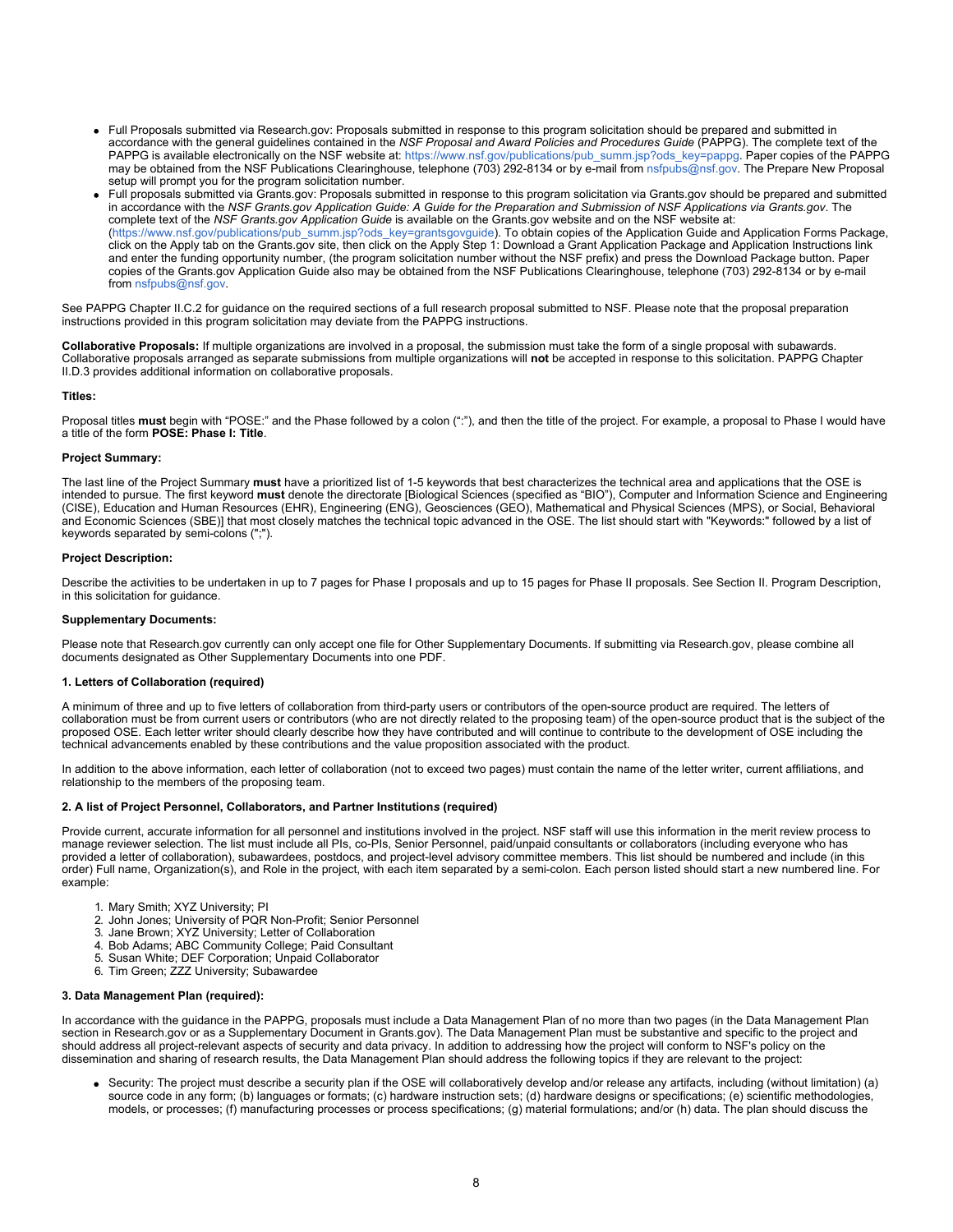access control mechanisms that are planned for both users and content contributors, and the specific mechanisms that will be in place to ensure (i) quality; (ii) secure modification, integration, and release of content (e.g., secure software development methodologies, policies for patching known security vulnerabilities); and (iii) chain of custody.

Handling of sensitive data: If the project involves sensitive data, the plan must discuss the method of data collection and identification of harms that could arise from its collection or inadvertent dissemination, techniques that will be used to protect the privacy of individuals and organizations associated with the data, and plans to request IRB and/or IACUC approval for data collection, aggregation, and analysis if applicable. Methods for providing other users with controlled access to datasets and the time period during which data will be available, and policies for authorizing access to the data and techniques (including security protections) that will be used to prevent the unauthorized dissemination of the data should also be discussed.

For additional information on the Dissemination and Sharing of Research Results, see:<https://www.nsf.gov/bfa/dias/policy/dmp.jsp>.

#### **Submission Checklist:**

To assist proposal preparation, the following checklist is provided as a reminder of some important items that should be checked before submitting a proposal to this solicitation. For the items marked with "(RWR)," the proposal will be returned without review if the required item is non-compliant at the submission deadline. Note that these are requirements unique to this solicitation; for other return-without-review requirements, see the PAPPG.

- (RWR) The last line of the Project Summary **must** consist of the word "Keywords" followed by a colon and between 1-5 keywords separated by semicolons. The first keyword must denote the acronym of the directorate that most closely matches the technical topic advanced in the OSE.
- (RWR) The Project Description **must** have a section labeled "Context of the Open-Source Ecosystem" (or "Context of OSE") that discusses the context and vision of the proposed OSE.
- (RWR) The maximum budget shown on the Cover Sheet and on the budget sheets **must** not exceed \$300,000 for Phase I proposals and \$1,500,000 for Phase II proposals.
- (RWR) A minimum of three and up to five letters of collaboration from third-party contributors or users of the open-source product **must** be included as Supplementary Documents.
- (RWR) A Project Personnel and Partner Institutions list as a Supplementary Document **must** be included.

*Proposals that do not comply with the requirements marked as RWR will be returned without review.*

## <span id="page-8-0"></span>**B. Budgetary Information**

#### **Cost Sharing:**

Inclusion of voluntary committed cost sharing is prohibited.

### <span id="page-8-1"></span>**C. Due Dates**

- **Full Proposal Deadline(s)** (due by 5 p.m. submitter's local time):
	- May 12, 2022
		- Phase I

October 21, 2022

Phase II

## <span id="page-8-2"></span>**D. Research.gov/Grants.gov Requirements**

#### **For Proposals Submitted Via Research.gov:**

To prepare and submit a proposal via Research.gov, see detailed technical instructions available at: [https://www.research.gov/research-](https://www.research.gov/research-portal/appmanager/base/desktop?_nfpb=true&_pageLabel=research_node_display&_nodePath=/researchGov/Service/Desktop/ProposalPreparationandSubmission.html)

[\\_nfpb=true&\\_pageLabel=research\\_node\\_display&\\_nodePath=/researchGov/Service/Desktop/ProposalPreparationandSubmission.html](https://www.research.gov/research-portal/appmanager/base/desktop?_nfpb=true&_pageLabel=research_node_display&_nodePath=/researchGov/Service/Desktop/ProposalPreparationandSubmission.html). For Research.gov user support, call the Research.gov Help Desk at 1-800-673-6188 or e-mail [rgov@nsf.gov](mailto:rgov@nsf.gov). The Research.gov Help Desk answers general technical questions related to the use of the Research.gov system. Specific questions related to this program solicitation should be referred to the NSF program staff contact(s) listed in Section VIII of this funding opportunity.

#### **For Proposals Submitted Via Grants.gov:**

[portal/appmanager/base/desktop?](https://www.research.gov/research-portal/appmanager/base/desktop?_nfpb=true&_pageLabel=research_node_display&_nodePath=/researchGov/Service/Desktop/ProposalPreparationandSubmission.html)

Before using Grants.gov for the first time, each organization must register to create an institutional profile. Once registered, the applicant's organization can then apply for any federal grant on the Grants.gov website. Comprehensive information about using Grants.gov is available on the Grants.gov Applicant Resources webpage:<https://www.grants.gov/web/grants/applicants.html>. In addition, the NSF Grants.gov Application Guide (see link in Section V.A) provides instructions regarding the technical preparation of proposals via Grants.gov. For Grants.gov user support, contact the Grants.gov Contact Center at 1-800-518-4726 or by email: [support@grants.gov.](mailto:support@grants.gov) The Grants.gov Contact Center answers general technical questions related to the use of Grants.gov. Specific questions related to this program solicitation should be referred to the NSF program staff contact(s) listed in Section VIII of this solicitation.

*Submitting the Proposal:* Once all documents have been completed, the Authorized Organizational Representative (AOR) must submit the application to Grants.gov and verify the desired funding opportunity and agency to which the application is submitted. The AOR must then sign and submit the application to Grants.gov. The completed application will be transferred to the NSF FastLane system for further processing.

Proposers that submitted via Research.gov may use Research.gov to verify the status of their submission to NSF. For proposers that submitted via Grants.gov, until an application has been received and validated by NSF, the Authorized Organizational Representative may check the status of an application on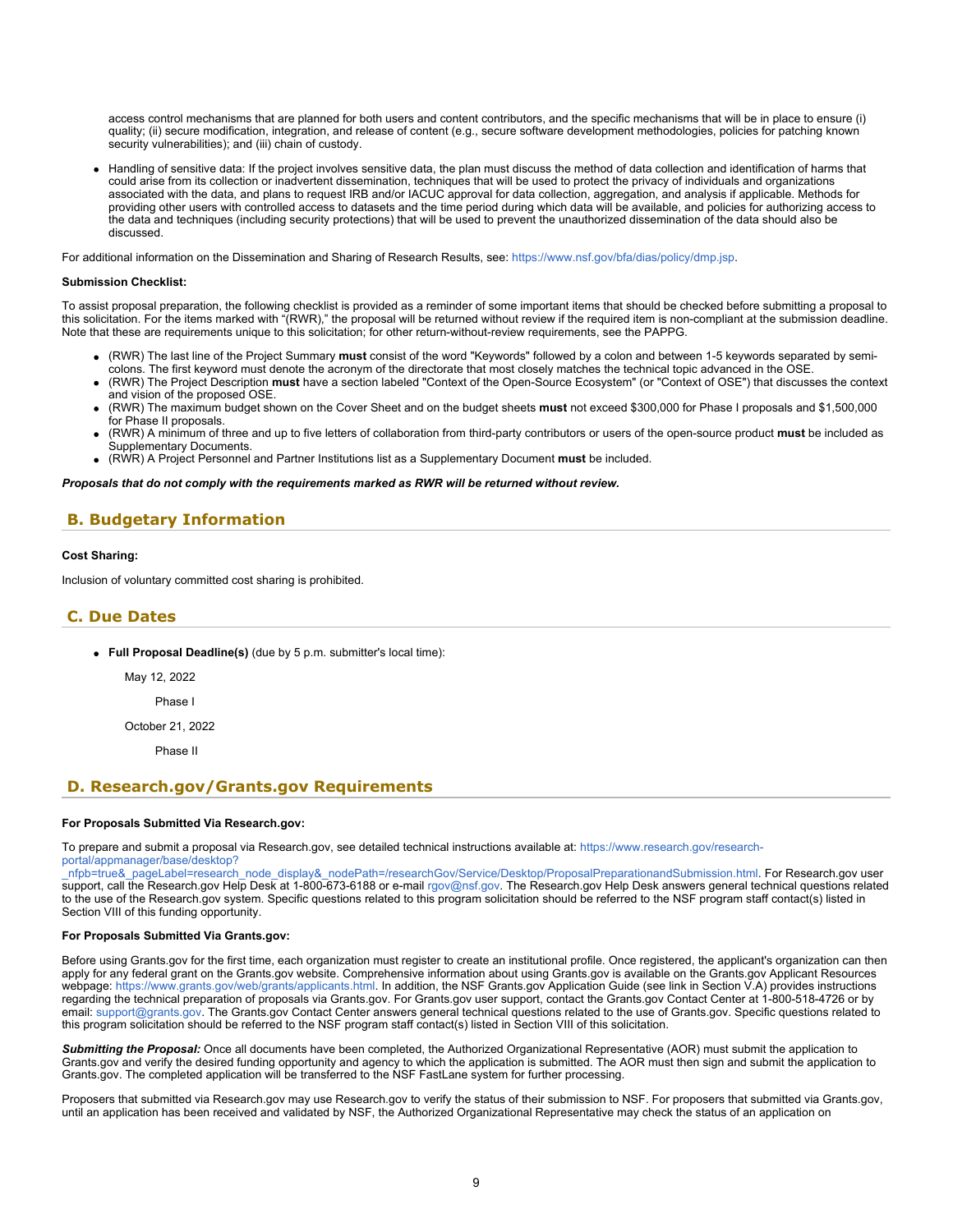Grants.gov. After proposers have received an e-mail notification from NSF, Research.gov should be used to check the status of an application.

## <span id="page-9-0"></span> **VI. NSF PROPOSAL PROCESSING AND REVIEW PROCEDURES**

Proposals received by NSF are assigned to the appropriate NSF program for acknowledgement and, if they meet NSF requirements, for review. All proposals are carefully reviewed by a scientist, engineer, or educator serving as an NSF Program Officer, and usually by three to ten other persons outside NSF either as *ad hoc* reviewers, panelists, or both, who are experts in the particular fields represented by the proposal. These reviewers are selected by Program Officers charged with oversight of the review process. Proposers are invited to suggest names of persons they believe are especially well qualified to review the proposal and/or persons they would prefer not review the proposal. These suggestions may serve as one source in the reviewer selection process at the Program Officer's discretion. Submission of such names, however, is optional. Care is taken to ensure that reviewers have no conflicts of interest with the proposal. In addition, Program Officers may obtain comments from site visits before recommending final action on proposals. Senior NSF staff further review recommendations for awards. A flowchart that depicts the entire NSF proposal and award process (and associated timeline) is included in PAPPG Exhibit III-1.

A comprehensive description of the Foundation's merit review process is available on the NSF website at: [https://www.nsf.gov/bfa/dias/policy/merit\\_review/](https://www.nsf.gov/bfa/dias/policy/merit_review/).

Proposers should also be aware of core strategies that are essential to the fulfillment of NSF's mission, as articulated in *[Building the Future: Investing in](https://www.nsf.gov/publications/pub_summ.jsp?ods_key=nsf18045) [Discovery and Innovation - NSF Strategic Plan for Fiscal Years \(FY\) 2018 – 2022](https://www.nsf.gov/publications/pub_summ.jsp?ods_key=nsf18045)*. These strategies are integrated in the program planning and implementation process, of which proposal review is one part. NSF's mission is particularly well-implemented through the integration of research and education and broadening participation in NSF programs, projects, and activities.

One of the strategic objectives in support of NSF's mission is to foster integration of research and education through the programs, projects, and activities it supports at academic and research institutions. These institutions must recruit, train, and prepare a diverse STEM workforce to advance the frontiers of science and participate in the U.S. technology-based economy. NSF's contribution to the national innovation ecosystem is to provide cutting-edge research under the guidance of the Nation's most creative scientists and engineers. NSF also supports development of a strong science, technology, engineering, and mathematics (STEM) workforce by investing in building the knowledge that informs improvements in STEM teaching and learning.

NSF's mission calls for the broadening of opportunities and expanding participation of groups, institutions, and geographic regions that are underrepresented in STEM disciplines, which is essential to the health and vitality of science and engineering. NSF is committed to this principle of diversity and deems it central to the programs, projects, and activities it considers and supports.

## <span id="page-9-1"></span>**A. Merit Review Principles and Criteria**

The National Science Foundation strives to invest in a robust and diverse portfolio of projects that creates new knowledge and enables breakthroughs in understanding across all areas of science and engineering research and education. To identify which projects to support, NSF relies on a merit review process that incorporates consideration of both the technical aspects of a proposed project and its potential to contribute more broadly to advancing NSF's mission "to promote the progress of science; to advance the national health, prosperity, and welfare; to secure the national defense; and for other purposes." NSF makes every effort to conduct a fair, competitive, transparent merit review process for the selection of projects.

### **1. Merit Review Principles**

These principles are to be given due diligence by PIs and organizations when preparing proposals and managing projects, by reviewers when reading and evaluating proposals, and by NSF program staff when determining whether or not to recommend proposals for funding and while overseeing awards. Given that NSF is the primary federal agency charged with nurturing and supporting excellence in basic research and education, the following three principles apply:

- All NSF projects should be of the highest quality and have the potential to advance, if not transform, the frontiers of knowledge.
- NSF projects, in the aggregate, should contribute more broadly to achieving societal goals. These "Broader Impacts" may be accomplished through the research itself, through activities that are directly related to specific research projects, or through activities that are supported by, but are complementary to, the project. The project activities may be based on previously established and/or innovative methods and approaches, but in either case must be well justified.
- Meaningful assessment and evaluation of NSF funded projects should be based on appropriate metrics, keeping in mind the likely correlation between the effect of broader impacts and the resources provided to implement projects. If the size of the activity is limited, evaluation of that activity in isolation is not likely to be meaningful. Thus, assessing the effectiveness of these activities may best be done at a higher, more aggregated, level than the individual project.

With respect to the third principle, even if assessment of Broader Impacts outcomes for particular projects is done at an aggregated level, PIs are expected to be accountable for carrying out the activities described in the funded project. Thus, individual projects should include clearly stated goals, specific descriptions of the activities that the PI intends to do, and a plan in place to document the outputs of those activities.

These three merit review principles provide the basis for the merit review criteria, as well as a context within which the users of the criteria can better understand their intent.

### **2. Merit Review Criteria**

All NSF proposals are evaluated through use of the two National Science Board approved merit review criteria. In some instances, however, NSF will employ additional criteria as required to highlight the specific objectives of certain programs and activities.

The two merit review criteria are listed below. **Both** criteria are to be given **full consideration** during the review and decision-making processes; each criterion is necessary but neither, by itself, is sufficient. Therefore, proposers must fully address both criteria. (PAPPG Chapter II.C.2.d(i). contains additional information for use by proposers in development of the Project Description section of the proposal). Reviewers are strongly encouraged to review the criteria, including PAPPG Chapter II.C.2.d(i), prior to the review of a proposal.

When evaluating NSF proposals, reviewers will be asked to consider what the proposers want to do, why they want to do it, how they plan to do it, how they will know if they succeed, and what benefits could accrue if the project is successful. These issues apply both to the technical aspects of the proposal and the way in which the project may make broader contributions. To that end, reviewers will be asked to evaluate all proposals against two criteria: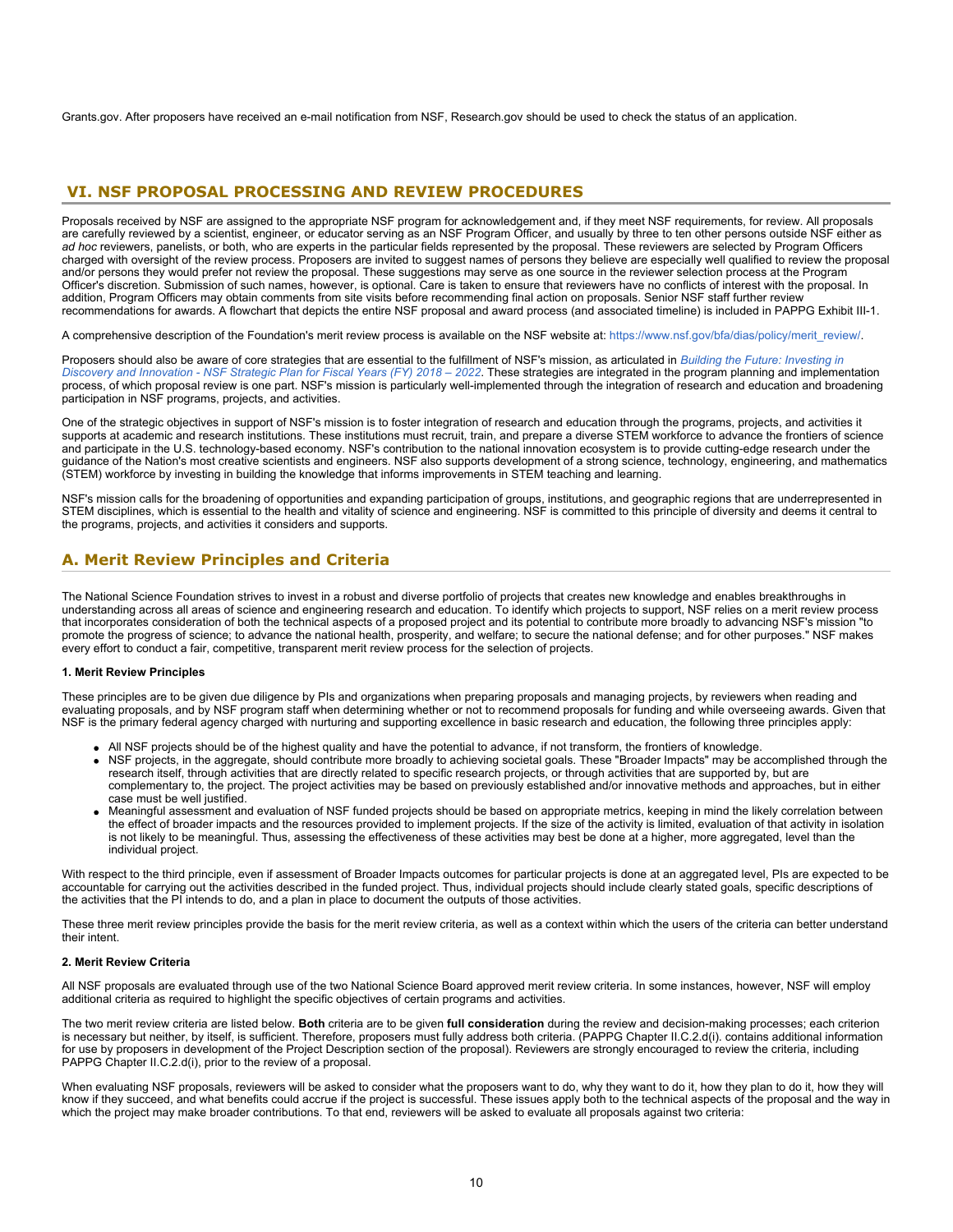- **Intellectual Merit:** The Intellectual Merit criterion encompasses the potential to advance knowledge; and
- **Broader Impacts:** The Broader Impacts criterion encompasses the potential to benefit society and contribute to the achievement of specific, desired societal outcomes.

The following elements should be considered in the review for both criteria:

- 1. What is the potential for the proposed activity to
	- a. Advance knowledge and understanding within its own field or across different fields (Intellectual Merit); and
	- b. Benefit society or advance desired societal outcomes (Broader Impacts)?
- 2. To what extent do the proposed activities suggest and explore creative, original, or potentially transformative concepts?
- 3. Is the plan for carrying out the proposed activities well-reasoned, well-organized, and based on a sound rationale? Does the plan incorporate a mechanism to assess success?
- 4. How well qualified is the individual, team, or organization to conduct the proposed activities?
- 5. Are there adequate resources available to the PI (either at the home organization or through collaborations) to carry out the proposed activities?

Broader impacts may be accomplished through the research itself, through the activities that are directly related to specific research projects, or through activities that are supported by, but are complementary to, the project. NSF values the advancement of scientific knowledge and activities that contribute to achievement of societally relevant outcomes. Such outcomes include, but are not limited to: full participation of women, persons with disabilities, and other underrepresented groups in science, technology, engineering, and mathematics (STEM); improved STEM education and educator development at any level; increased public scientific literacy and public engagement with science and technology; improved well-being of individuals in society; development of a diverse, globally competitive STEM workforce; increased partnerships between academia, industry, and others; improved national security; increased economic competitiveness of the United States; and enhanced infrastructure for research and education.

Proposers are reminded that reviewers will also be asked to review the Data Management Plan and the Postdoctoral Researcher Mentoring Plan, as appropriate.

#### **Additional Solicitation Specific Review Criteria**

Phase I proposals will be evaluated on the basis of the following solicitation-specific review criteria:

- 1. Does the proposal present a convincing case that the OSE will address an issue of significant societal or national importance that is not currently being adequately addressed?
- 2. Does the proposal clearly describe the long-term vision for the OSE, including potential partnerships and sustainability?<br>3. Does the proposal provide convincing evidence that a substantial user base exists, or could be
- Does the proposal provide convincing evidence that a substantial user base exists, or could be built, for the open-source product that will be the subject of the OSE?
- 4. Does the proposal justify the OSE within the current technological landscape and present a strong case that an OSE is the best approach for generating impact?
- 5. Does the proposal present clear plans for discovering the ecosystem within which the OSE will be operating?
- 6. Does the proposal present a credible plan for exploring the establishment of a sustainable organizational structure?
- 7. Does the proposal present a credible plan to develop a strategy for building a community of contributors?
- 8. Does the proposing team have the required expertise and experience to undertake the Phase I activities described in the solicitation?
- 9. Will NSF support serve as a critical catalyst for the establishment of the OSE?
- 10. Does the proposal include third-party letters of collaboration from current users of the open-source product that is the subject of the OSE?

Phase II proposals will be evaluated on the basis of the following solicitation-specific review criteria:

- 1. Does the proposal present a convincing case that the OSE will address an issue of significant societal or national importance that is not currently being adequately addressed?
- 2. Does the proposal clearly describe the long-term vision for the OSE, including potential partnerships and sustainability?
- 3. Does the proposal provide convincing evidence that a substantial user base exists for the open-source product that will be the subject of the OSE?
- 4. Does the proposal justify the OSE within the current technological landscape and present a strong case that an OSE is the best approach for generating impact?
- 5. Does the proposal present a clear and comprehensive description of the ecosystem within which the OSE will be operating along with plans for ongoing ecosystem establishment/growth and discovery?
- 6. Does the proposal present a specific, actionable plan for establishing a sustainable organizational structure?
- 7. Does the proposal present a credible strategy and actionable plan for building a community of contributors and retaining contributors?
- 8. Does the proposal include a clear, detailed licensing approach for the open-source product that is the subject of the OSE?
- 9. Does the proposal clearly describe a build and test infrastructure, and procedures to address quality control and security of new content?
- 10. Does the proposal present a clear, actionable evaluation plan to measure the success of the OSE with respect to its sustainability goals?
- 11. Does the proposing team have the required expertise and experience to undertake the Phase II activities described in the solicitation?
- 12. Will NSF support serve as a critical catalyst for the establishment and growth of the OSE towards achieving sustainability?
- 13. Does the proposal include third-party letters of collaboration from current users of the open-source technology that is the subject of the OSE?

## <span id="page-10-0"></span>**B. Review and Selection Process**

Proposals submitted in response to this program solicitation will be reviewed by Ad hoc Review and/or Panel Review, or Reverse Site Review.

The review process will include ad-hocs, panels and/or reverse site visits, and will be based on the merit review criteria with special consideration to the additional solicitation specific review criteria.

Reviewers will be asked to evaluate proposals using two National Science Board approved merit review criteria and, if applicable, additional program specific criteria. A summary rating and accompanying narrative will generally be completed and submitted by each reviewer and/or panel. The Program Officer assigned to manage the proposal's review will consider the advice of reviewers and will formulate a recommendation.

After scientific, technical and programmatic review and consideration of appropriate factors, the NSF Program Officer recommends to the cognizant Division Director whether the proposal should be declined or recommended for award. NSF strives to be able to tell applicants whether their proposals have been declined or recommended for funding within six months. Large or particularly complex proposals or proposals from new awardees may require additional review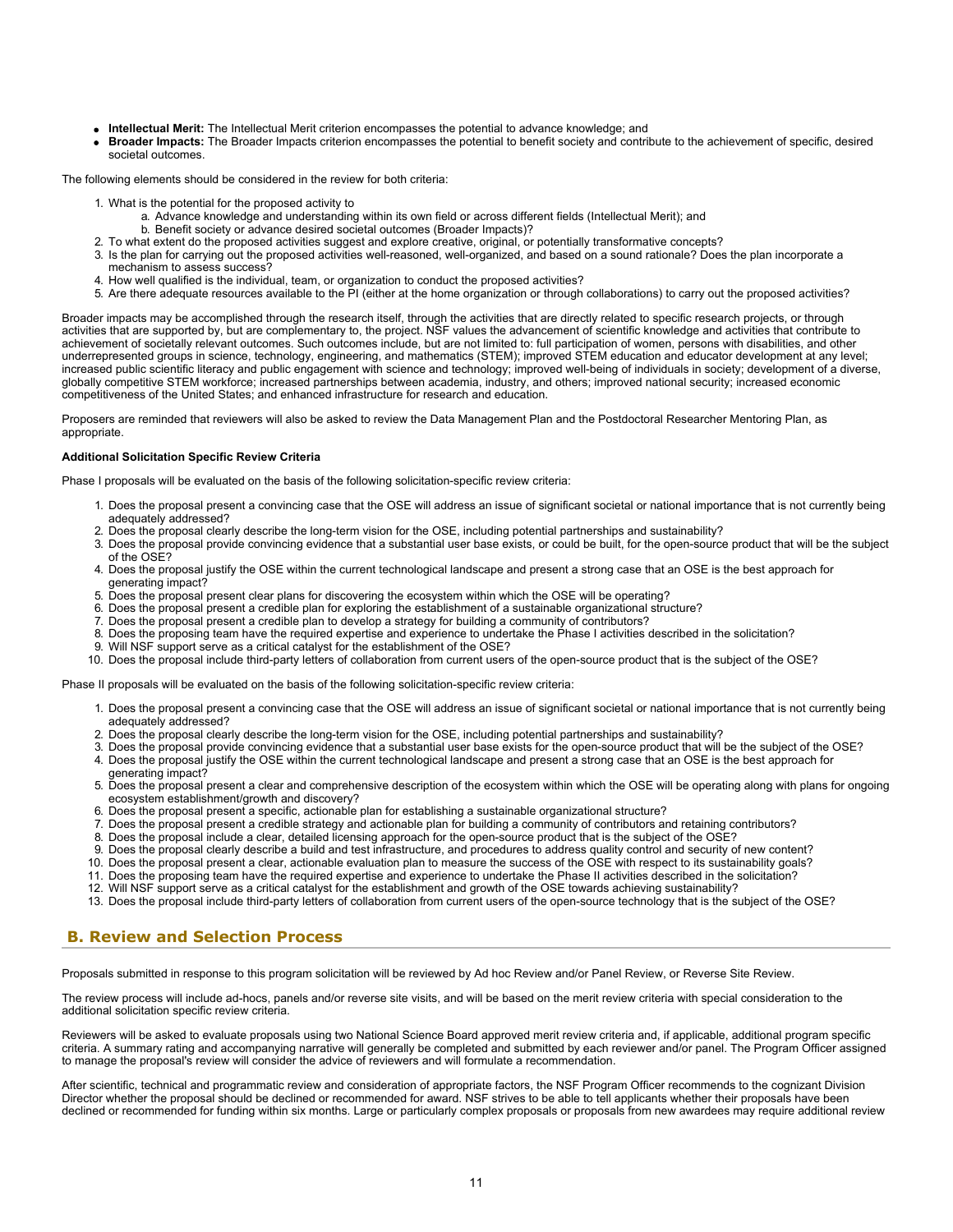and processing time. The time interval begins on the deadline or target date, or receipt date, whichever is later. The interval ends when the Division Director acts upon the Program Officer's recommendation.

After programmatic approval has been obtained, the proposals recommended for funding will be forwarded to the Division of Grants and Agreements for review of business, financial, and policy implications. After an administrative review has occurred, Grants and Agreements Officers perform the processing and issuance of a grant or other agreement. Proposers are cautioned that only a Grants and Agreements Officer may make commitments, obligations or awards on behalf of NSF or authorize the expenditure of funds. No commitment on the part of NSF should be inferred from technical or budgetary discussions with a NSF Program Officer. A Principal Investigator or organization that makes financial or personnel commitments in the absence of a grant or cooperative agreement signed by the NSF Grants and Agreements Officer does so at their own risk.

Once an award or declination decision has been made, Principal Investigators are provided feedback about their proposals. In all cases, reviews are treated as confidential documents. Verbatim copies of reviews, excluding the names of the reviewers or any reviewer-identifying information, are sent to the Principal Investigator/Project Director by the Program Officer. In addition, the proposer will receive an explanation of the decision to award or decline funding.

## <span id="page-11-0"></span>**VII. AWARD ADMINISTRATION INFORMATION**

## <span id="page-11-1"></span>**A. Notification of the Award**

Notification of the award is made to *the submitting organization* by a Grants Officer in the Division of Grants and Agreements. Organizations whose proposals are declined will be advised as promptly as possible by the cognizant NSF Program administering the program. Verbatim copies of reviews, not including the identity of the reviewer, will be provided automatically to the Principal Investigator. (See Section VI.B. for additional information on the review process.)

## <span id="page-11-2"></span>**B. Award Conditions**

An NSF award consists of: (1) the award notice, which includes any special provisions applicable to the award and any numbered amendments thereto; (2) the budget, which indicates the amounts, by categories of expense, on which NSF has based its support (or otherwise communicates any specific approvals or disapprovals of proposed expenditures); (3) the proposal referenced in the award notice; (4) the applicable award conditions, such as Grant General Conditions (GC-1)\*; or Research Terms and Conditions\* and (5) any announcement or other NSF issuance that may be incorporated by reference in the award notice. Cooperative agreements also are administered in accordance with NSF Cooperative Agreement Financial and Administrative Terms and Conditions (CA-FATC) and the applicable Programmatic Terms and Conditions. NSF awards are electronically signed by an NSF Grants and Agreements Officer and transmitted electronically to the organization via e-mail.

\*These documents may be accessed electronically on NSF's Website at [https://www.nsf.gov/awards/managing/award\\_conditions.jsp?org=NSF](https://www.nsf.gov/awards/managing/award_conditions.jsp?org=NSF). Paper copies may be obtained from the NSF Publications Clearinghouse, telephone (703) 292-8134 or by e-mail from [nsfpubs@nsf.gov.](mailto:nsfpubs@nsf.gov)

More comprehensive information on NSF Award Conditions and other important information on the administration of NSF awards is contained in the NSF *Proposal & Award Policies & Procedures Guide* (PAPPG) Chapter VII, available electronically on the NSF Website at [https://www.nsf.gov/publications/pub\\_summ.jsp?ods\\_key=pappg.](https://www.nsf.gov/publications/pub_summ.jsp?ods_key=pappg)

#### **Administrative and National Policy Requirements**

#### **Build America, Buy America**

As expressed in Executive Order 14005, [Ensuring the Future is Made in All of America by All of America's Workers](https://www.federalregister.gov/documents/2021/01/28/2021-02038/ensuring-the-future-is-made-in-all-of-america-by-all-of-americas-workers) (86 FR 7475), it is the policy of the executive branch to use terms and conditions of Federal financial assistance awards to maximize, consistent with law, the use of goods, products, and materials produced in, and services offered in, the United States. Consistent with the requirements of the Build America, Buy America Act (Pub. L. 117-58, Division

Consistent with the requirements of the Build America, Buy America Act (Pub. L. 117-58, Division G, Title IX, Subtitle A, November 15, 2021), no funding made available through this funding opportunity may be obligated for an award unless all iron, steel, manufactured products, and construction materials used in the project are produced in the United States. For additional information, visit NSF's [Build America, Buy America](https://beta.nsf.gov/funding/build-america-buy-america) webpage.

## <span id="page-11-3"></span>**C. Reporting Requirements**

For all multi-year grants (including both standard and continuing grants), the Principal Investigator must submit an annual project report to the cognizant Program Officer no later than 90 days prior to the end of the current budget period. (Some programs or awards require submission of more frequent project reports). No later than 120 days following expiration of a grant, the PI also is required to submit a final project report, and a project outcomes report for the general public.

Failure to provide the required annual or final project reports, or the project outcomes report, will delay NSF review and processing of any future funding increments as well as any pending proposals for all identified PIs and co-PIs on a given award. PIs should examine the formats of the required reports in advance to assure availability of required data.

PIs are required to use NSF's electronic project-reporting system, available through Research.gov, for preparation and submission of annual and final project reports. Such reports provide information on accomplishments, project participants (individual and organizational), publications, and other specific products and impacts of the project. Submission of the report via Research.gov constitutes certification by the PI that the contents of the report are accurate and complete. The project outcomes report also must be prepared and submitted using Research.gov. This report serves as a brief summary, prepared specifically for the public, of the nature and outcomes of the project. This report will be posted on the NSF website exactly as it is submitted by the PI.

More comprehensive information on NSF Reporting Requirements and other important information on the administration of NSF awards is contained in the *NSF Proposal & Award Policies & Procedures Guide* (PAPPG) Chapter VII, available electronically on the NSF Website at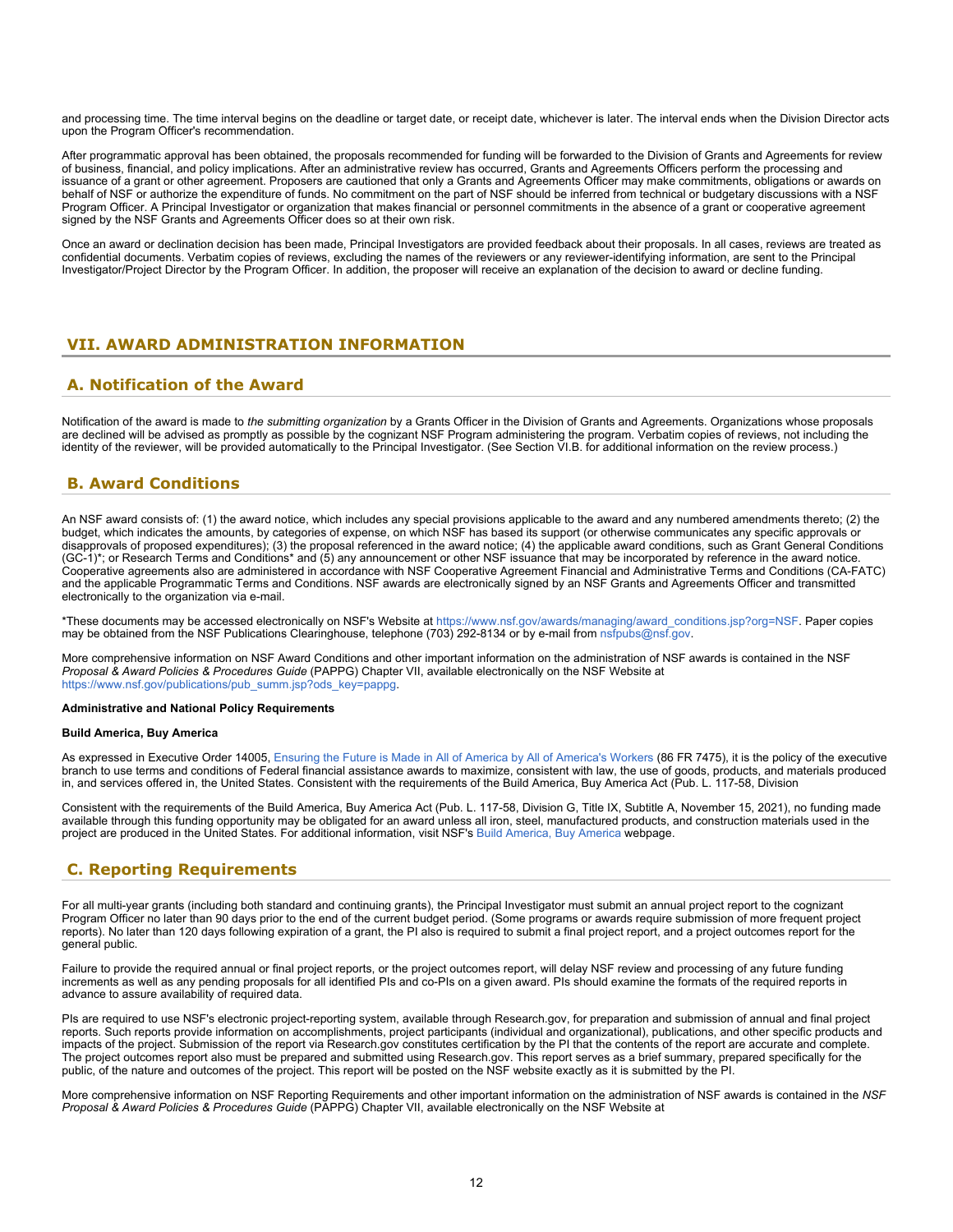### <span id="page-12-0"></span>**VIII. AGENCY CONTACTS**

*Please note that the program contact information is current at the time of publishing. See program website for any updates to the points of contact.* General inquiries regarding this program should be made to:

- Nina Amla, Program Director, CISE/CCF, telephone: (703) 292-7991, email: [pose@nsf.gov](mailto:pose@nsf.gov)
- Peter S. Atherton, Program Director, TIP/TI, telephone: (703) 292-8772, email: [pose@nsf.gov](mailto:pose@nsf.gov)
- Christopher Balakrishnan, Program Director, BIO/DEB, telephone: (703) 292-2331, email: [pose@nsf.gov](mailto:pose@nsf.gov)
- Robert Beverly, Program Director, CISE/OAC, telephone: (703) 292-7068, email: [pose@nsf.gov](mailto:pose@nsf.gov)
- Sarit B. Bhaduri, Program Director, ENG/EEC, telephone: (703) 292-2975, email: [pose@nsf.gov](mailto:pose@nsf.gov)
- Richard Dawes, Program Director, MPS/CHE, telephone: (703) 292-7486, email: [pose@nsf.gov](mailto:pose@nsf.gov)
- Jean X. Gao, Program Director, BIO/DBI, telephone: (703) 292-7253, email: [pose@nsf.gov](mailto:pose@nsf.gov)
- Michael E. Jackson, Program Director, GEO/OPP, telephone: (703) 292-8033, email: [pose@nsf.gov](mailto:pose@nsf.gov)
- Deepankar Medhi, Program Director, CISE/CNS, telephone: (703) 292-2935, email: [pose@nsf.gov](mailto:pose@nsf.gov)
- Rebecca Shearman, Program Director, CISE/CNS, telephone: (703) 292-7403, email: [pose@nsf.gov](mailto:pose@nsf.gov)
- Chia Shen, Program Director, EHR/DRL, telephone: (703) 292-8447, email: [pose@nsf.gov](mailto:pose@nsf.gov)
- Sylvia J. Spengler, Program Director, CISE/IIS, telephone: (703) 292-7347, email: [pose@nsf.gov](mailto:pose@nsf.gov)
- Patricia Van Zandt, Program Director, SBE/BCS, telephone: (703) 292-7437, email: [pose@nsf.gov](mailto:pose@nsf.gov)

For questions related to the use of FastLane or Research.gov, contact:

- FastLane and Research.gov Help Desk: 1-800-673-6188
- FastLane Help Desk e-mail: [fastlane@nsf.gov](mailto:fastlane@nsf.gov).
- Research.gov Help Desk e-mail: [rgov@nsf.gov](mailto:rgov@nsf.gov)

For questions relating to Grants.gov contact:

Grants.gov Contact Center: If the Authorized Organizational Representatives (AOR) has not received a confirmation message from Grants.gov within 48 hours of submission of application, please contact via telephone: 1-800-518-4726; e-mail: [support@grants.gov](mailto:support@grants.gov).

### <span id="page-12-1"></span>**IX. OTHER INFORMATION**

The NSF website provides the most comprehensive source of information on NSF Directorates (including contact information), programs and funding opportunities. Use of this website by potential proposers is strongly encouraged. In addition, "NSF Update" is an information-delivery system designed to keep potential proposers and other interested parties apprised of new NSF funding opportunities and publications, important changes in proposal and award policies and procedures, and upcoming NSF [Grants Conferences](https://www.nsf.gov/bfa/dias/policy/outreach.jsp). Subscribers are informed through e-mail or the user's Web browser each time new publications are issued that match their identified interests. "NSF Update" also is available on [NSF's website](https://www.nsf.gov/cgi-bin/goodbye?https://public.govdelivery.com/accounts/USNSF/subscriber/new?topic_id=USNSF_179).

Grants.gov provides an additional electronic capability to search for Federal government-wide grant opportunities. NSF funding opportunities may be accessed via this mechanism. Further information on Grants.gov may be obtained at [https://www.grants.gov](https://www.grants.gov/).

## **ABOUT THE NATIONAL SCIENCE FOUNDATION**

The National Science Foundation (NSF) is an independent Federal agency created by the National Science Foundation Act of 1950, as amended (42 USC 1861-75). The Act states the purpose of the NSF is "to promote the progress of science; [and] to advance the national health, prosperity, and welfare by supporting research and education in all fields of science and engineering."

NSF funds research and education in most fields of science and engineering. It does this through grants and cooperative agreements to more than 2,000 colleges, universities, K-12 school systems, businesses, informal science organizations and other research organizations throughout the US. The Foundation accounts for about one-fourth of Federal support to academic institutions for basic research.

NSF receives approximately 55,000 proposals each year for research, education and training projects, of which approximately 11,000 are funded. In addition, the Foundation receives several thousand applications for graduate and postdoctoral fellowships. The agency operates no laboratories itself but does support